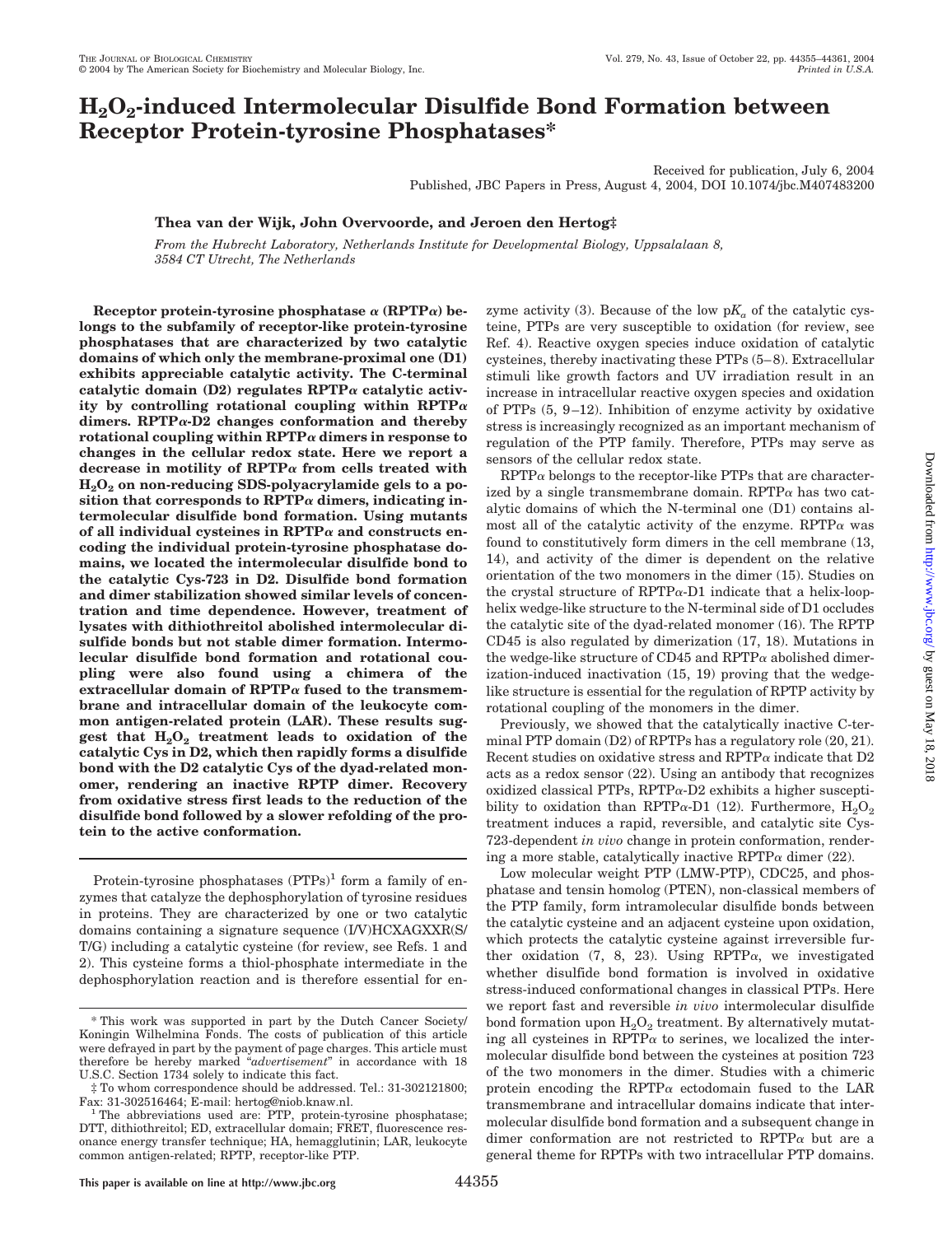

FIG. 1. Dose response and kinetics of H<sub>2</sub>O<sub>2</sub>-induced disulfide bond formation and dimer stabilization coincide. After stimulation (for 5 min with 0-1 mm  $H_2O_2$  in A and for 0-10 min with 1 mm  $H_2O_2$  in B), cells transfected with both Myc-RPTP $\alpha$  and HA-RPTP $\alpha$  were lysed in the presence of iodoacetamide. Part of the lysate was loaded on non-reducing SDS-polyacrylamide gels (without  $\beta$ -mercaptoethanol) to investigate intermolecular disulfide bond formation (*upper panels*), and part was loaded under reducing conditions (with β-mercaptoethanol) to check expression levels (lower panels). HA-RPTPa was immunoprecipitated from the rest of the lysates, and blots were labeled with anti-Myc antibody to check for co-immunoprecipitation of Myc-RPTP (*middle panels*). Immunoblots probed with anti-HA and anti-Myc antibodies, respectively, developed by ECL are depicted. *WCL*, whole cell lysate; *Ab*, antibody; *IP*, immunoprecipitation.

Oxidation-induced stable dimer formation persisted longer than the disulfide bonds, and reduction of the disulfide bonds did not disrupt stable dimer formation, which is consistent with a model in which reversible oxidation initiates, but does not maintain, stable dimer formation.

### MATERIALS AND METHODS

*Constructs—*SV40-driven expression vectors have been described previously for full-length  $HA-RPTP\alpha$  (24), Myc-RPTP $\alpha$  (22), HA- $RPTP\alpha$ -C433S, HA-RPTP $\alpha$ -C723S, and HA-RPTP $\alpha$ -C433S/C723S (25). Individual  $Cys \rightarrow Ser$  mutants were generated by PCR using appropriate oligonucleotides and were verified by sequencing. Expression vectors for the individual RPTP $\alpha$ -D1 and RPTP $\alpha$ -D2 domains were described previously (20, 22). The fusion protein encoding the RPTP $\alpha$ ectodomain, human LAR transmembrane, and intracellular domain fusion protein  $(ED\alpha-LAR)$  was generated by PCR. The ectodomain of HA-tagged RPTP $\alpha$  (residues 1–141) was amplified by PCR, and a KpnI site was added to the 5'-side. The transmembrane and cytoplasmic domains of human LAR (residues 1235–stop) were amplified by PCR with a KpnI site engineered on the 3'-end. These two PCR products were cloned into the SV40 promoter-driven expression vector pSG5, and the entire construct was verified by sequencing.

*Cell Culture and Transfection—*COS-1 cells were routinely grown in Dulbecco's modified Eagle's medium/F12 supplemented with 7.5% fetal bovine serum. Transient transfection of COS-1 cells was done by calcium phosphate precipitation as described previously (24). The medium was refreshed the day after transfection using medium without serum, and experiments were performed after another 16 h. Before cell lysis, cells were stimulated with  $H_2O_2$  (Sigma) and/or pervanadate as indicated in medium without serum.

*Stable Dimer Detection by Co-immunoprecipitation and Non-reducing SDS-PAGE—*After stimulation, cells transfected with both Myc-tagged  $RPTP\alpha$  and HA-tagged  $RPTP\alpha$  constructs were lysed in cell lysis buffer (50 mM HEPES, pH 7.4, 150 mM NaCl, 1 mM  $MgCl<sub>2</sub>$ , 10% glycerol, 1% Triton X-100, aprotinin, and leupeptin) in the presence of 20 mM iodoacetamide when indicated and centrifuged at  $14,000 \times g$  for 15 min. To check for protein expression and to study homodimer formation by intermolecular disulfide bond formation, samples from the supernatant were diluted 1:1 in  $2\times$  Laemmli sample buffer with  $\beta$ -mercaptoethanol (reducing conditions) or without (non-reducing conditions) as indicated. Subsequently, the samples were boiled for 5 min and loaded onto 5% SDSpolyacrylamide gels. The rest of the supernatant was rotated for 2 h at 4 °C with anti-HA antibody linked to protein A-Sepharose beads. The beads were spun down and washed four times with HNTG (20 mM HEPES, pH 7.4, 150 mM NaCl, 0.1% Triton X-100, and 10% glycerol). The samples were boiled in Laemmli sample buffer and separated on 7.5% SDS-polyacrylamide gels. The material on the gel was transferred to polyvinylidene difluoride membrane by semidry blotting. The membranes were stained with Coomassie Blue, blocked for 1 h at room temperature in TBST (50 mM Tris, pH 8.0, 150 mM NaCl, 0.05% Tween 20) containing 5% milk, and incubated for another h with anti-HA, anti-Myc, or anti-RPTP $\alpha$ antibody 5478 (26) in TBST  $+5\%$  milk. The blots were washed three times with TBST and incubated with horseradish peroxidase-conjugated secondary antibody for 1 h. After washing with TBST the immunoreactivity on the membranes was visualized using enhanced chemiluminescence (ECL) according to standard protocols.

*HA Accessibility Assay—*The conformation of the extracellular domain was detected by the accessibility of the HA tag at the N-terminal side of the extracellular domain of HA- $\alpha$  and of the ED $\alpha$ -LAR chimeric protein. The procedure has been described previously in detail (27). In short, after stimulation, the living cells were incubated ice-cold with anti-HA antibody for 1 h. After extensive washing, cells were lysed, and the antibody-bound fraction of the protein was pulled down from the lysate with protein A-Sepharose. This part of the total amount of transfected protein is called the accessible fraction. The rest of the HA-tagged protein, the non-accessible fraction, was immunoprecipitated from the remaining lysate using protein A-Sepharose-bound anti-HA antibody. The immunoprecipitating proteins were visualized following SDS-PAGE by immunoblotting as described above.

### RESULTS

*Rapid Formation of Intermolecular Disulfide Bonds between*  $RPTP\alpha$  *Monomers in Response to*  $H_2O_2$ —Previously, we showed that  $H_2O_2$  treatment of cells transfected with differentially tagged  $RPTP\alpha$  constructs leads to the formation of stable  $RPTP\alpha$  dimers as detected by co-immunoprecipitation of the two constructs (22). To study whether dimer stabilization coincides with the formation of intermolecular disulfide bond(s), we co-transfected COS-1 cells with both HA- and Myc-tagged  $RPTP\alpha$ . Cells were stimulated with different concentrations of H2O2 for 5 min (Fig. 1*A*). The cells were lysed, and samples were run on SDS-polyacrylamide gels under reducing and nonreducing conditions. HA-RPTP $\alpha$  was immunoprecipitated from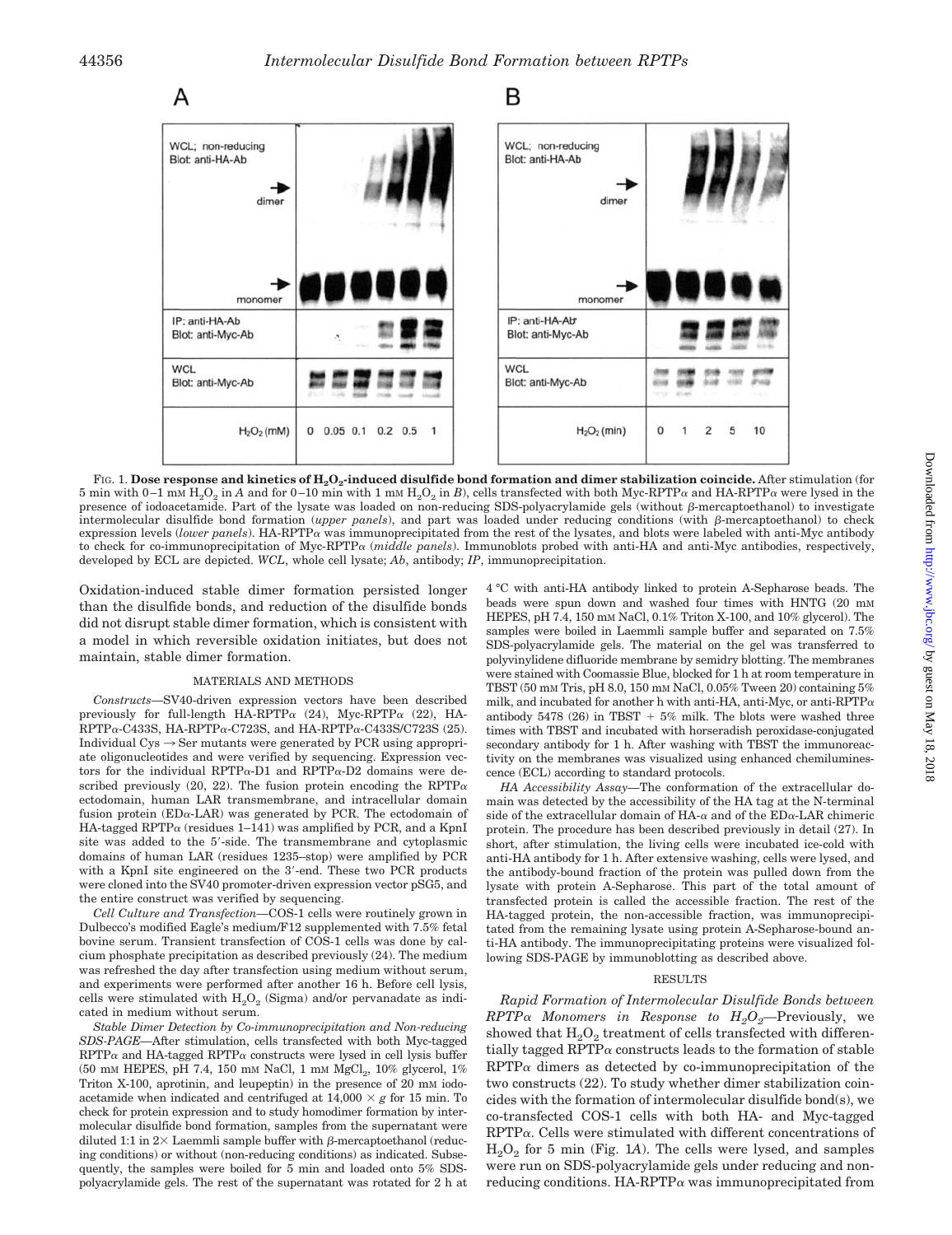

FIG. 2. Only catalytic cysteines of  $\mathbb{R}$ PTP $\alpha$  are involved in intermolecular disulfide bond formation. A, cells transfected with both Myc-RPTP $\alpha$  and HA-RPTP $\alpha$  Cys  $\rightarrow$  Ser mutants were stimulated with 1 mm H<sub>2</sub>O<sub>2</sub> for 5 min as indicated. After lysis, samples from the lysates were taken to check expression levels (*bottom*). HA-RPTP $\alpha$  was precipitated from the rest of the lysates, and immunoblots were labeled with anti-Myc antibody to check for co-immunoprecipitation of Myc-RPTP $\alpha$  (*top*). WT, wild type; *IP*, immunoprecipitation; *Ab*, antibody; WCL, whole cell lysate. *B*, cells transfected with an HA-RPTP $\alpha$  Cys  $\rightarrow$  Ser mutant were stimulated with 0.2 mm H<sub>2</sub>O<sub>2</sub> for 5 min as indicated and lysed in the presence of iodoacetamide. Lysates were loaded on non-reducing SDS-polyacrylamide gels (without  $\beta$ -mercaptoethanol) to investigate intermolecular disulfide bond formation. Immunoblots developed by ECL are depicted.

the remaining lysates, and co-immunoprecipitation of Myctagged RPTP $\alpha$  was detected.  $H_2O_2$  treatment induced RPTP $\alpha$ in a dose-dependent manner to migrate at a position that corresponds to the double molecular weight of an RPTP $\alpha$  monomer on SDS-polyacrylamide gels under non-reducing conditions (Fig. 1A, *upper panel*). The RPTP $\alpha$  bands that appeared on SDS-polyacrylamide gels under non-reducing conditions after  $H_2O_2$  stimulation were absent under reducing conditions (data not shown, *cf.* Fig. 5*B*). As shown in the *middle panel* of Fig. 1A, the increasing amount of  $RPTP\alpha$  dimers under nonreducing SDS-PAGE conditions coincided with the co-immunoprecipitation of Myc-tagged RPTP $\alpha$  with HA-RPTP $\alpha$ .

Fig. 1*B* shows that dimer formation detected by SDS-PAGE under non-reducing conditions and dimer formation detected by co-immunoprecipitation of differentially tagged RPTP $\alpha$  constructs coincided in time. Dimers were already prominently and maximally formed after 1 min of  $H_2O_2$  treatment and declined slightly after  $\sim$  5 min. These results show that intermolecular disulfide bonds are formed between  $RPTP\alpha$  monomers with similar kinetics as stable co-immunoprecipitating  $RPTP\alpha$  dimers.

*Intermolecular Disulfide Bonds between Catalytic Cysteines of RPTP* $\alpha$ —To map the cysteines involved in  $H_2O_2$ -induced intermolecular disulfide bond formation, we mutated all cysteines individually in the HA-tagged RPTP $\alpha$  construct to serines. Cells transfected with Myc-tagged wild-type  $RPTP\alpha$ together with wild-type HA-tagged RPTP $\alpha$  or one of the HAtagged RPTP $\alpha$  cysteine to serine mutants were stimulated with  $H<sub>2</sub>O<sub>2</sub>$  or left untreated. Cells were lysed, and samples were taken to run on SDS-polyacrylamide gels for detection of expression levels and intermolecular disulfide bond formation (non-reducing conditions). HA-tagged  $RPTP\alpha$  was precipitated from the rest of the lysates, and co-immunoprecipitation of  $Myc$ -tagged RPTP $\alpha$  was detected. As shown in Fig. 2A, Myc- $RPTP\alpha$  co-precipitated with all but one cysteine to serine mutant; only Cys-723 was found to be essential for the  $H_2O_2$ induced stable dimer formation as detected by co-precipitation of differentially tagged RPTP $\alpha$  monomers. Although some of the other cysteine to serine mutants were poorly expressed (*e.g.* C339S and C421S), they still showed appreciable co-immunoprecipitation with Myc-RPTP $\alpha$ . Note that the RPTP $\alpha$ -C734S is lacking because expression was undetectable. Fig. 2*B* demonstrates that only the C433S and C723S mutant showed a decreased amount of intermolecular disulfide bond formation upon peroxide treatment, whereas this was unaffected in the rest of the cysteine mutants.

To investigate the role of the catalytic cysteines in intermolecular disulfide bond formation and stable dimerization in more detail, we transfected cells with Myc-tagged wild-type  $RPTP\alpha$  together with HA-tagged wild-type  $RPTP\alpha$ , HA-tagged  $RPTP\alpha$ -C433S, HA-tagged  $RPTP\alpha$ -C723S, or the double mutant HA-tagged RPTP $\alpha$ -C433S/C723S. The C433S mutant behaved like wild type with respect to  $H_2O_2$ -induced co-immunoprecipitation of Myc-tagged  $RPTP\alpha$  and intermolecular disulfide bond formation (Fig. 3). The C723S mutant did not show any co-immunoprecipitation with Myc-tagged  $RPTP\alpha$  and did not show a band migrating at the molecular level of  $RPTP\alpha$ dimers on non-reducing SDS-polyacrylamide gels. However, a band that migrated slower than the expected dimeric RPTP $\alpha$ band was still present in the C723S mutant after  $H_2O_2$  treatment (Fig. 3). Interestingly, this band was strongly reduced in cells transfected with HA-RPTP $\alpha$ -C433S or HA-RPTP $\alpha$ -C433S/ C723S in response to  $H_2O_2$ , suggesting that the catalytic cysteine of the RPTP $\alpha$ -D1 is involved in the formation of this slower migrating complex.

Using constructs encoding the individual catalytic domains D1 and D2, respectively, we found that only D2 forms intermolecular disulfide-bonded dimers that migrate in SDS-polyacrylamide gels under non-reducing conditions with an apparent molecular weight of D2-D2 homodimers, which was completely dependent on Cys-723 (Fig. 4). D1 did not form intermolecular disulfide bonds upon treatment of cells with 1  $\text{mm H}_{2}\text{O}_{2}$  (Fig. 4). Because full-length RPTP $\alpha$ -C734S was not expressed in cells, we assessed involvement of Cys-734 in intermolecular disulfide bond formation in the D2 domain by itself. Importantly, D2-C734S acted in a similar fashion as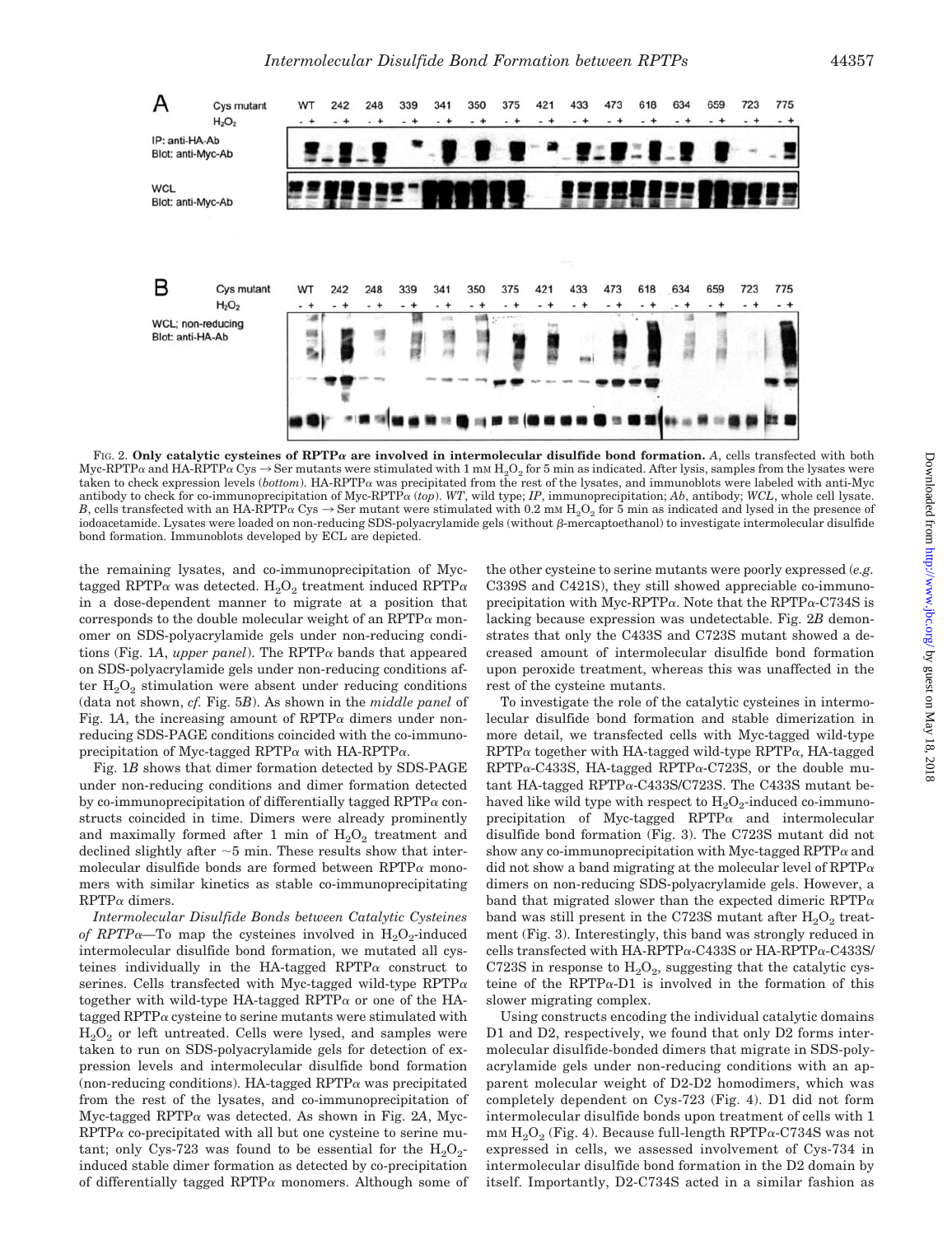FIG. 3. **Cys-723 is required for intermolecular disulfide bond formation leading to covalently linked RPTP dimers.** Cells were transfected with both  $Myc-RPTP\alpha$  and HA-RPTP $\alpha$  (wild type  $(WT)$ ), HA-RPTP $\alpha$ -C433S (C433S), HA- $RPTP\alpha$ -C723S (C723S), or HA-RPTP $\alpha$ -C433S/C723S (*C433S*/*C723S*), respectively. After stimulation for 5 min with 0.1 or 1 mm  $H<sub>2</sub>O<sub>2</sub>$  as indicated, cells were lysed in the presence of iodoacetamide. Part of the lysate was loaded on non-reducing SDS-polyacrylamide gels (without  $\beta$ -mercaptoethanol) to investigate intermolecular disulfide bond formation (*top*), and part was loaded under reducing con $ditions$  (with  $\beta$ -mercaptoethanol) to check expression levels (*bottom*). HA-RPTP was immunoprecipitated from the rest of the lysates, and blots were labeled with anti-Myc antibody to check for coimmunoprecipitation of Myc-RPTP $\alpha$ (*middle*). Immunoblots probed with anti-HA and anti-Myc antibodies, respectively, developed by ECL are depicted. *WCL*, whole cell lysate; *Ab*, antibody; *IP*, immunoprecipitation.



wild-type D2 indicating that Cys-734 is not involved in intermolecular disulfide bond formation. These results suggest that upon  $H_2O_2$  treatment, the catalytic Cys-723 forms a disulfide bond, cross-linking RPTP $\alpha$ -D2s.

To check whether intermolecular disulfide bond formation upon oxidative stress is a general theme of RPTPs containing two PTP domains, a chimeric construct was made in which the HA-tagged extracellular domain of  $RPTP\alpha$  was fused to the transmembrane and intracellular domain of LAR (HA-ED $\alpha$ -LAR). It has been shown that LAR-D2, like  $RPTP\alpha$ -D2, shows a conformational change upon oxidative stress (21). Like HA- $RPTP\alpha$  (27), HA-ED $\alpha$ -LAR shows a change in rotational coupling of the dimer upon  $H_2O_2$  treatment as detected by the accessibility of the HA tag on living cells transfected with  $HA-ED\alpha-LAR$  (Fig. 5A). As shown in Fig. 5B,  $H_2O_2$  induced  $HA-ED\alpha-LAR$  to migrate at a level that corresponds to the double molecular weight of an  $HA-ED\alpha$ -LAR dimer on SDSpolyacrylamide gels under non-reducing conditions, indicating that oxidation-induced intermolecular disulfide bond formation is a phenomenon not limited to  $RPTP\alpha$ .

*Role of Intermolecular Disulfide Bonds in Stable RPTP Dimer Formation—*Because Cys-723 is required both for intermolecular disulfide bond formation and for stable dimer formation as detected by co-immunoprecipitation of differentially tagged RPTP $\alpha$  monomers and because both emerge with the same kinetics in response to  $H_2O_2$  treatment (Fig. 1*B*), we investigated whether intermolecular disulfide bond formation is responsible for co-immunoprecipitation of differentially tagged RPTP $\alpha$  monomers. Analysis of the time course of recovery of  $H_2O_2$ -induced RPTP $\alpha$  dimer formation indicated a difference in persistence of the intermolecular disulfide bonds and  $RPTP\alpha$  dimer stabilization. Cells transfected with wild-type RPTP $\alpha$  were treated for 5 min with 1 mm  $H_2O_2$ . The medium was replaced with medium without  $H_2O_2$ , and the cells were left to recover for  $0-2$  h. Fig. 6 shows that intermolecular disulfide bonds were less persistent than co-immunoprecipitating RPTP $\alpha$  dimers; although high molecular weight bands on SDS-polyacrylamide gels under non-reducing conditions disappeared after 90 min of recovery, still an appreciable amount of  $Myc$ -tagged RPTP $\alpha$  co-immunoprecipitated with HA-tagged  $RPTP\alpha$  after 2 h of recovery.

To investigate whether stable RPTP $\alpha$  dimers can indeed persist without an intermolecular disulfide bond, we treated

cells with  $H_2O_2$  and lysed the cells in the presence or absence of 1 mM dithiothreitol (DTT) (Fig. 7). We found that reduction with DTT abolished the intermolecular disulfide bonds, whereas stabilized  $RPTP\alpha$  dimers were still detected. Pervanadate is a strong oxidizing agent that triply oxidizes the PTP catalytic cysteine into the sulfonic acid form, which cannot form disulfide bonds (28). As shown in Fig. 7, treatment of cells with pervanadate did not induce stable dimer formation nor intermolecular disulfide bond formation. To confirm triple oxidation upon pervanadate treatment, we used an antibody generated against triply oxidized PTP catalytic cysteine, anti-ox-PTP (12). As shown in Fig. 8, 1 mm pervanadate indeed led to the formation of triply oxidized  $RPTP\alpha$ , whereas no triply oxidized RPTP $\alpha$  is formed after 5 min of treatment with 1 mm  $H<sub>2</sub>O<sub>2</sub>$ . Interestingly, when cells are first treated with  $H<sub>2</sub>O<sub>2</sub>$  for 5 min and subsequently with 1 mM pervanadate for 5 min, stable dimers and intermolecular disulfide bonds are formed comparable with treatment with  $H_2O_2$  alone, indicating that disulfide bond formation protects against irreversible oxidation. Conversely, when cells are first stimulated with pervanadate and then with  $H_2O_2$ , a significantly smaller but appreciable amount of stable dimers and intermolecular disulfide bonds are formed, indicating that oxidation by pervanadate is not complete. Taken together, these results strongly suggest that reversible oxidation leading to the formation of intermolecular disulfide bonds initiates stable dimer formation but is not required for the persistence of stable dimers.

#### DISCUSSION

The conserved cysteines in the catalytic pocket of PTPs are very sensitive to oxidation (5– 8). Oxidation of the cysteine to sulfenic acid leads to reversible inactivation of the enzyme, while further oxidation to sulfinic and sulfonic acid irreversibly inactivates the enzyme. Recently, PTP1B was revealed to form cyclic sulfenyl-amide after oxidation by  $H_2O_2$  in which the sulfur of the catalytic cysteine is covalently linked to the main chain nitrogen of the adjacent serine residue (29, 30). Formation of this cyclic sulfenyl-amide results in a rapid elimination of oxygen from sulfenic acid and suppresses further irreversible oxidation. In this paper we show that  $RPTP\alpha$  forms intermolecular disulfide bonds between the catalytic cysteines of the membrane-distal PTP domain upon treatment of cells with  $H_2O_2$ .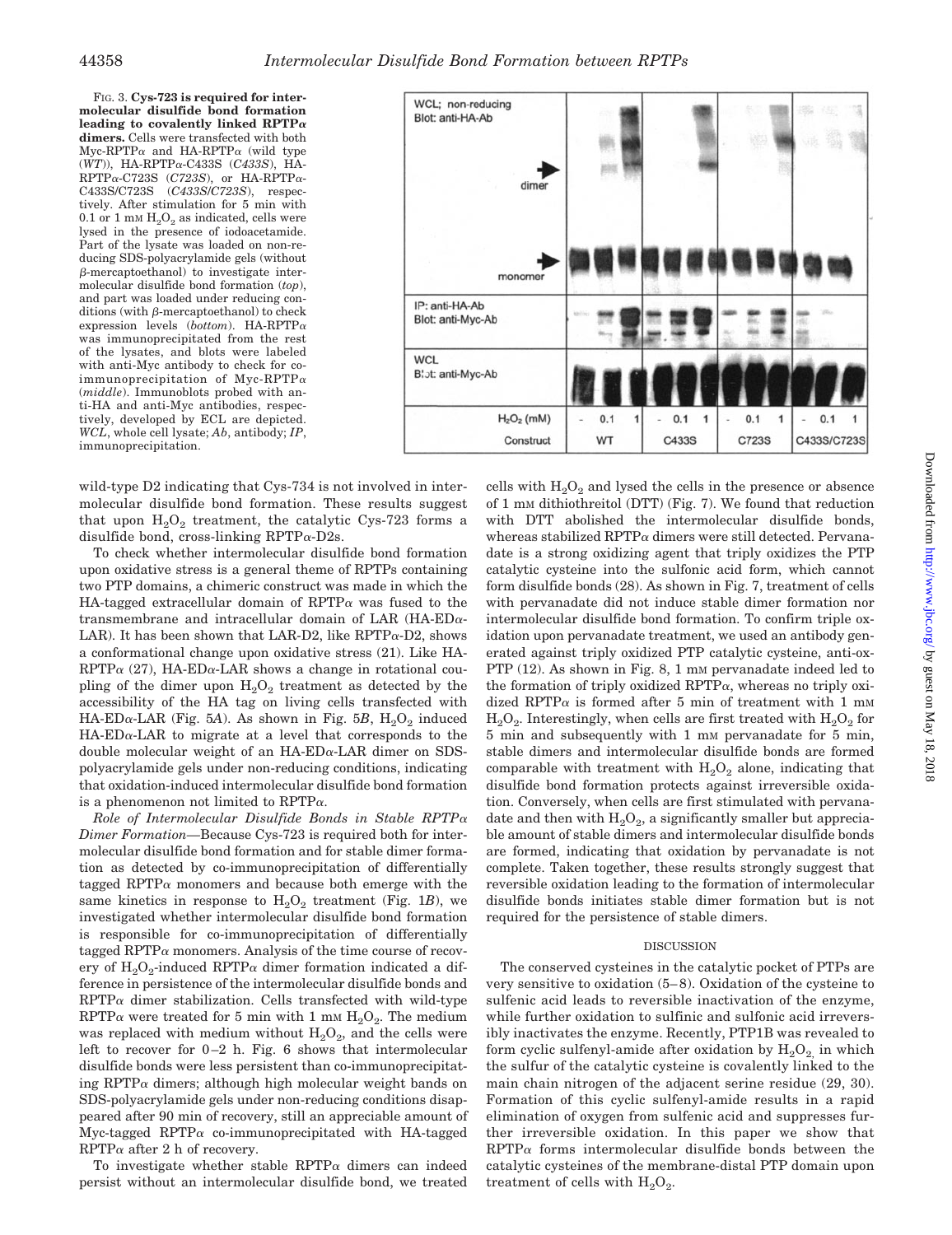

FIG. 4. **Catalytic cysteine-dependent intermolecular disulfide bond formation between RPTP-D2s but not RPTP-D1s.** Cells transfected with Myc-RPTP $\alpha$ -D2 (*D2*), Myc-RPTP $\alpha$ -D2-C723S (*D2*- $C723S$ ), Myc-RPTP $\alpha$ -D2-C734S (*D2-C734S*), or Myc-RPTP $\alpha$ -D1 (*D1*) were stimulated with 1 mm  $H_2O_2$  for 5 min as indicated. Cells were lysed in the presence of iodoacetamide and loaded under non-reducing conditions (without  $\beta$ -mercaptoethanol, *top*) or under reducing conditions (with  $\beta$ -mercaptoethanol, *bottom*). Gels were blotted, and immunoblots were probed with anti-Myc antibody and developed by ECL. *WCL*, whole cell lysate; *Ab*, antibody.

Recently, by using a conformation-sensitive antibody method, we found that  $H_2O_2$  treatment leads to a change in rotational coupling of the RPTP $\alpha$  dimers that is dependent on the catalytic Cys-723 of the membrane-distal PTP domain (27). The conformation of untreated RPTP $\alpha$  dimers is similar to the conformation of the active constitutive dimer mutant RPTP $\alpha$ -F135C, whereas the  $H_2O_2$ -treated RPTP $\alpha$  dimers adopt the conformation as found with an inactive constitutive dimer mutant, RPTP $\alpha$ -P137C. The H<sub>2</sub>O<sub>2</sub>-induced intermolecular disulfide bond formation, like stabilized dimer formation and rotational coupling of RPTP $\alpha$  dimers, depends on the catalytic cysteine of the membrane-distal PTP domain. Furthermore, intermolecular disulfide bonds and stable dimers are formed with similar kinetics upon treatment of cells with  $H_2O_2$ . These results suggest that intermolecular disulfide bond formation between the Cys-723s of the RPTP $\alpha$  monomers in the dimer induces rotational coupling and stable dimer formation. However, we cannot exclude the possibility that oxidation to cyclic





FIG. 5. H<sub>2</sub>O<sub>2</sub>-induced rotational coupling and intermolecular disulfide bond formation in RPTP<sub>a</sub>-LAR chimera. Cells transfected with either HA-RPTP $\alpha$  ( $\alpha$ -WT) or a chimera of the extracellular domain of HA-RPTP $\alpha$  with the transmembrane and intracellular domain of LAR  $(ED\alpha$ -*LAR*) were stimulated for 5 min with 1 mM  $H_2O_2$  as indicated. Subsequently, in *A*, cells were lysed, and the accessible fraction (*top*) and non-accessible fraction (*bottom*) of  $\alpha$ -WT and ED $\alpha$ -LAR were isolated as described under "Materials and Methods." In *B*, cells were lysed in the presence of iodoacetamide and loaded on nonreducing SDS-polyacrylamide gels (without  $\beta$ -mercaptoethanol) to investigate intermolecular disulfide bond formation. Immunoblots probed with anti-HA antibody and developed by ECL are depicted. *WCL*, whole cell lysate; *Ab*, antibody.

sulfenyl-amide, without disulfide bond formation, by itself can induce rotational coupling and thereby stable dimer formation. Previously,  $H_2O_2$ -induced conformational changes of RPTP $\alpha$ -D2 were studied using the fluorescence resonance energy transfer technique (FRET; Ref. 22). A decrease in FRET was found upon  $H<sub>2</sub>O<sub>2</sub>$  treatment of lysates containing the cyan fluorescent protein (CFP)-RPTP $\alpha$ -D2-yellow fluorescent protein (YFP) construct. Interestingly, treatment of cell lysates with  $H_2O_2$  did not lead to the formation of intermolecular disulfide bonds between RPTP $\alpha$  monomers (data not shown). This indicates that the monomers have to be in very close proximity of each other for disulfide bond formation, like in the cell membrane where they constitutively form dimers. Furthermore, these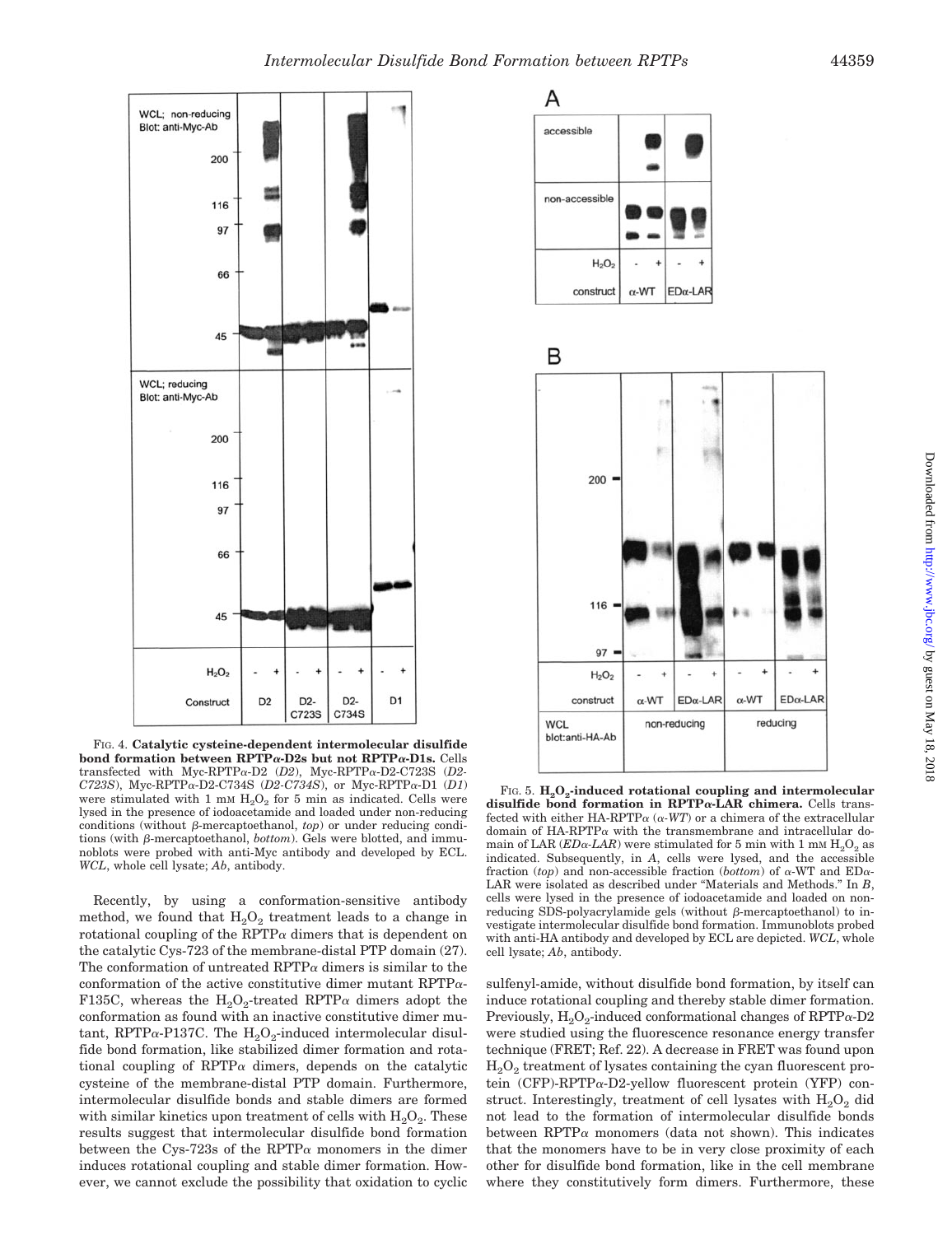

FIG. 6. **Recovery of intermolecular disulfide bond formation and dimer stabilization.** After stimulation of cells transfected with both HA-RPTP $\alpha$  and Myc-RPTP $\alpha$  with 1 mM H<sub>2</sub>O<sub>2</sub> for 5 min, the medium was replaced, and cells were left to recover for 0-2 h as indicated. Cells were lysed in the presence of iodoacetamide. Part of the lysate was loaded on non-reducing SDS-polyacrylamide gels (without  $\beta$ -mercaptoethanol) to investigate intermolecular disulfide bond formation  $(top)$ , and part was loaded under reducing conditions (with  $\beta$ -mercaptoethanol) to check expression levels ( $bottom$ ). HA-RPTP $\alpha$  was immunoprecipitated from the rest of the lysates, and blots were labeled with anti-Myc antibody to check for co-immunoprecipitation of Myc- $RPTP\alpha$  (*middle*). Immunoblots probed with anti-HA and anti-Myc antibodies, respectively, developed by ECL are depicted. *WCL*, whole cell lysate; *Ab*, antibody; *IP*, immunoprecipitation.



FIG. 7. **Differential intermolecular disulfide bond formation** and dimer stabilization after  $H_2O_2$ , pervanadate, and DTT treat**ment.** Cells transfected with both  $HA-RPTP\alpha$  and  $Myc-RPTP\alpha$  were treated with either 1 mm  $\rm H_2O_2$  or 1 mm pervanadate, sequentially with 1 mM H2O2 and 1 mM pervanadate, or *vice versa* as indicated. Cells were lysed in the presence of iodoacetamide and 1 mM DTT as indicated. Part of the lysate was loaded on non-reducing SDS-polyacrylamide gels (without  $\beta$ -mercaptoethanol) to investigate intermolecular disulfide bond formation (*top*), and part was loaded under reducing conditions (with  $\beta$ -mercaptoethanol) to check expression levels (*bottom*). HA- $RPTP\alpha$  was immunoprecipitated from the rest of the lysates, and blots were labeled with anti-Myc antibody to check for co-immunoprecipitation of Myc-RPTP $\alpha$  (*middle*). Immunoblots probed with anti-HA and anti-Myc antibodies, respectively, developed by ECL are depicted. *WCL*, whole cell lysate; *Ab*, antibody; *IP*, immunoprecipitation; *Va*, pervanadate.



FIG. 8. **Pervanadate triply oxidized RPTP and did not induce intermolecular disulfide bond formation.** After stimulation with either 1 mM  $H_2O_2$  or 1 mM pervanadate as indicated, cells were lysed in the presence of iodoacetamide. Part of the lysate was loaded on nonreducing SDS-polyacrylamide gels (without  $\beta$ -mercaptoethanol) to investigate intermolecular disulfide bond formation  $(top)$ . HA-RPTP $\alpha$  was immunoprecipitated from the rest of the lysates, and blots were labeled with anti-oxPTP antibody  $(middle)$  and anti-RPTP $\alpha$  antibody (*bottom*), respectively. Immunoblots developed by ECL are depicted. *WCL*, whole cell lysate; *Ab*, antibody; *IP*, immunoprecipitation; *Va*, pervanadate.

results rule out the possibility that the  $H_2O_2$ -induced conformational change in RPTP $\alpha$ -D2 is caused by the formation of disulfide bonds between RPTP-D2s. It is likely that the reversible conformational change in  $RPTP\alpha-D2$  is caused by the formation of cyclic sulfenyl-amide, which reportedly leads to conformational changes of the catalytic site (29, 30). Cyclic sulfenyl-amide formation leads to the opening up of the catalytic pocket, making it more shallow and rendering the catalytic cysteine more accessible for intermolecular disulfide bond formation with the thiolate anion Cys-723 from the dyad-related  $RPTP\alpha$  monomer.

In line with the cyclic sulfenyl-amide, intermolecular disulfide bond formation excludes oxygen from the structure and protects against irreversible oxidation as shown here by the inability of pervanadate to triply oxidize the catalytic cysteine after peroxide treatment. This mechanism of intermolecular disulfide bond formation between the catalytically inactive RPTP-D2s may protect membrane-localized PTPs against irreversible oxidation by free radicals that are abundantly formed upon cell stimulation, such as growth factor receptor signaling.

From our recovery studies (Fig. 5), intermolecular disulfide bond formation seemed to reverse faster than stable dimer formation. Indeed, DTT treatment of lysates from cells stimulated with  $H_2O_2$  immediately reduced the intermolecular disulfide bonds between  $RPTP\alpha$  monomers, whereas differentially tagged monomers still co-immunoprecipitated. In line with this, recovery from the  $H_2O_2$ -induced conformational changes of RPTP $\alpha$ -D2 in cells as detected by FRET was relatively slow (22), indicating that refolding of  $RPTP\alpha-D2$  is independent of disulfide bond reduction but probably a result of another intrinsic property of the protein.

Taken together, these findings led us to the model that  $H_2O_2$ -induced oxidation of the RPTP $\alpha$ -Cys-723 to cyclic sulfenyl-amide leads to a conformational change of  $RPTP\alpha-D2s$  and thereby a change in rotational coupling resulting in dimer stabilization. This cyclic sulfenyl-amide reacts rapidly with the thiolate anion Cys-723 of the dyad-related monomer to form a disulfide bond. Recovery from oxidative stress first leads to a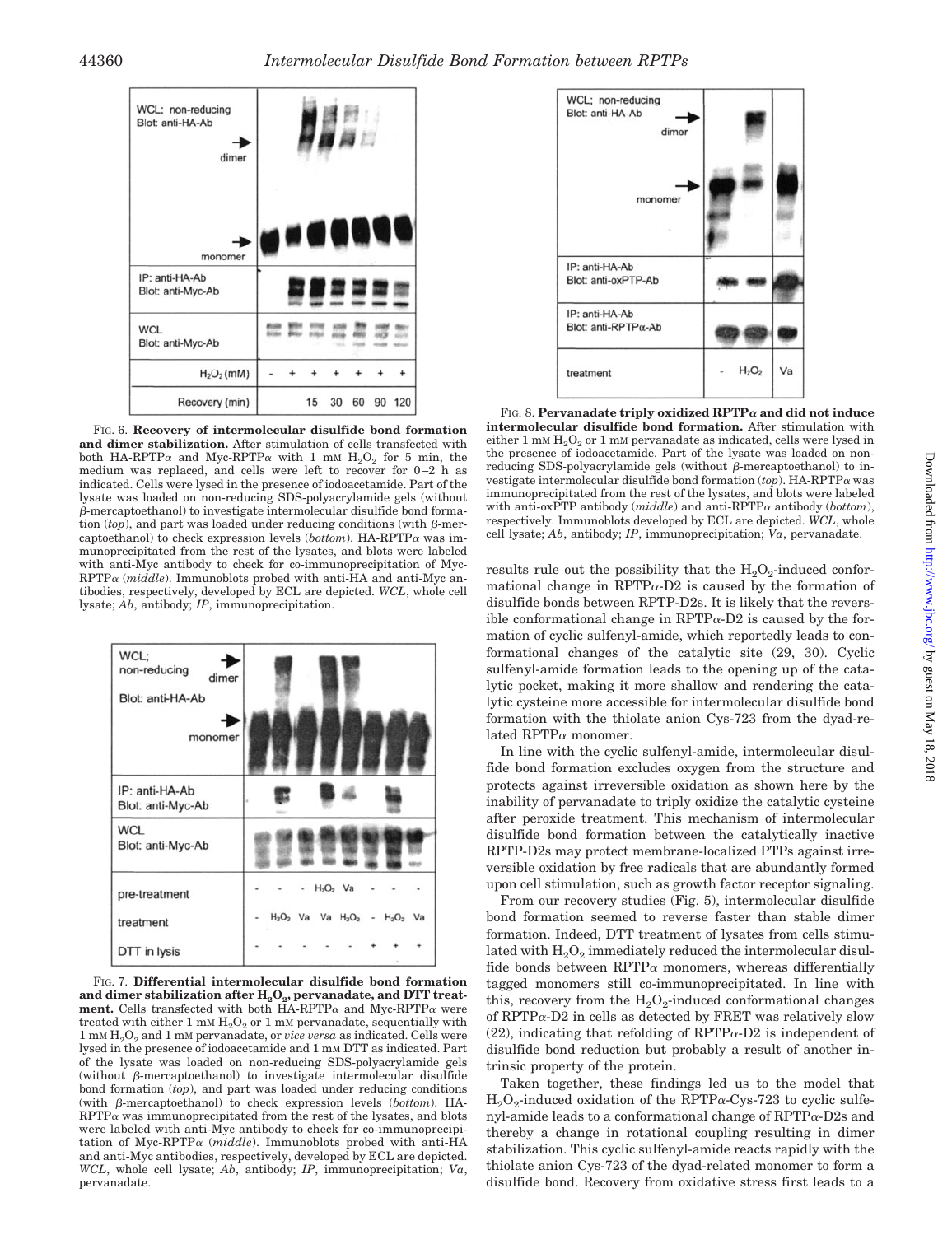reduction of the intermolecular disulfide bond followed by a slower refolding of the protein. Formation of intermolecular disulfide bonds between RPTPs renders both monomers in the dimer in an inactive conformation, and at the same time it protects against irreversible further oxidation.

*Acknowledgment*—We thank Arne Östman (Stockholm, Sweden) for the oxPTP antibody.

#### REFERENCES

- 1. Andersen, J. N., Mortensen, O. H., Peters, G. H., Drake, P. G., Iversen, L. F., Olsen, O. H., Jansen, P. G., Andersen, H. S., Tonks, N. K., and Moller, N. P. (2001) *Mol. Cell. Biol.* **21,** 7117–7136
- 2. Alonso, A., Sasin, J., Bottini, N., Friedberg, I., Friedberg, I., Osterman, A., Godzik, A., Hunter, T., Dixon, J., and Mustelin, T. (2004) *Cell* **117,** 699 –711
- 3. Barford, D., Jia, Z., and Tonks, N. K. (1995) *Nat. Struct. Biol.* **2,** 1043–1053 4. den Hertog, J., Groen, A., and Van der Wijk, T. (2004) *Arch. Biochem. Biophys.*,
- in press
- 5. Lee, S. R., Kwon, K. S., Kim, S. R., and Rhee, S. G. (1998) *J. Biol. Chem.* **273,** 15366 –15372
- 6. Denu, J. M., and Tanner, K. G. (1998) *Biochemistry* **37,** 5633–5642
- 7. Caselli, A., Marzocchini, R., Camici, G., Manao, G., Moneti, G., Pieraccini, G., and Ramponi, G. J. (1998) *Biol. Chem.* **273,** 32554 –32560
- 8. Lee, S. R., Yang, K. S., Kwon, J., Lee, C., Jeong, W., and Rhee, S. G. (2002) *J. Biol. Chem.* **277,** 20336 –20342
- 9. Gross, S., Knebel, A., Tenev, T., Neininger, A., Gaestel, M., Herrlich, P., and Bohmer, F. D. (1999) *J. Biol. Chem.* **274,** 26378 –26386
- 10. Mahadev, K., Zibering, A., Zhu, L., and Goldstein, B. J. (2001) *J. Biol. Chem.* **276,** 21938 –21942
- 11. Meng, T. C., Fukada, T., and Tonks, N. K. (2002) *Mol. Cell* **9,** 387–399
- 12. Persson, C., Sjöblom, T., Groen, A., Kappert, K., Engström, U., Hellman, U., Heldin, C. H., den Hertog, J., and O¨ stman, A. (2004) *Proc. Natl. Acad. Sci. U. S. A.* **101,** 1886 –1891
- 13. Jiang, G., den Hertog, J., and Hunter, T. (2000) *Mol. Cell. Biol.* **20,** 5917–5929
- 14. Tertoolen, L. G., Blanchetot, C., Jiang, G., Overvoorde, J., Gadella, T. W., Jr., Hunter, T., and den Hertog, J. (2001) *BMC Cell Biol.* http://www. biomedcentral.com/1471-2121/2/8
- 15. Jiang, G., den Hertog, J., Su, J., Noel, J., Sap, J., and Hunter, T. (1999) *Nature* **401,** 606 – 610
- 16. Bilwes, A. M., den Hertog, J., Hunter, T., and Noel, J. P. (1996) *Nature* **382,** 555–559
- 17. Desai, D. M., Sap, J., Schlessinger, J., and Weiss, A. (1993) *Cell* **73,** 541–554 18. Xu, Z., and Weiss, A. (2002) *Nat. Immunol.* **3,** 764 –771
- 19. Majeti, R., Bilwes, A. M., Noel, J. P., Hunter, T., and Weiss, A. (1998) *Science* **279,** 88 –91
- 
- 20. Blanchetot, C., and den Hertog, J. (2000) *J. Biol. Chem.* **275,** 12446 –12452 21. Blanchetot, C., Tertoolen, L. G., Overvoorde, J., and den Hertog, J. (2002) *J. Biol. Chem.* **277,** 47263– 47269
- 22. Blanchetot, C., Tertoolen, L. G., and den Hertog, J. (2002) *EMBO J.* **21,** 493–503
- 23. Savitsky, P. A., and Finkel, T. (2002) *J. Biol. Chem.* **277,** 20535–20540
- 24. den Hertog, J., and Hunter, T. (1996) *EMBO J.* **15,** 3016 –3027
- 25. Buist, A., Blanchetot, C., and den Hertog, J. (2000) *Biochem. Biophys. Res. Commun.* **267,** 96 –102
- 26. den Hertog, J., Tracy, S., and Hunter, T. (1994) *EMBO J.* **13,** 3020 –3032
- 27. Van der Wijk, T., Blanchetot, C., Overvoorde, J., and den Hertog, J. (2003) *J. Biol. Chem.* **278,** 13968 –13974 28. Huyer, G., Lui, S., Kelly, J., Moffat, J., Payette, P., Kennedy, B., Tsaprailis, G.,
- Gresser, M. J., and Ramachandran, C. (1997) *J. Biol. Chem.* **272,** 843– 851 29. Salmeen, A., Andersen, J. N., Myers, M. P., Meng, T. C., Hinks, J. A., Tonks, N. K., and Barford, D. (2003) *Nature* **423,** 769 –773
- 30. van Montfort, R. L., Congreve, M., Tisi, D., Carr, R., and Jhoti, H. (2003) *Nature* **423,** 773–777